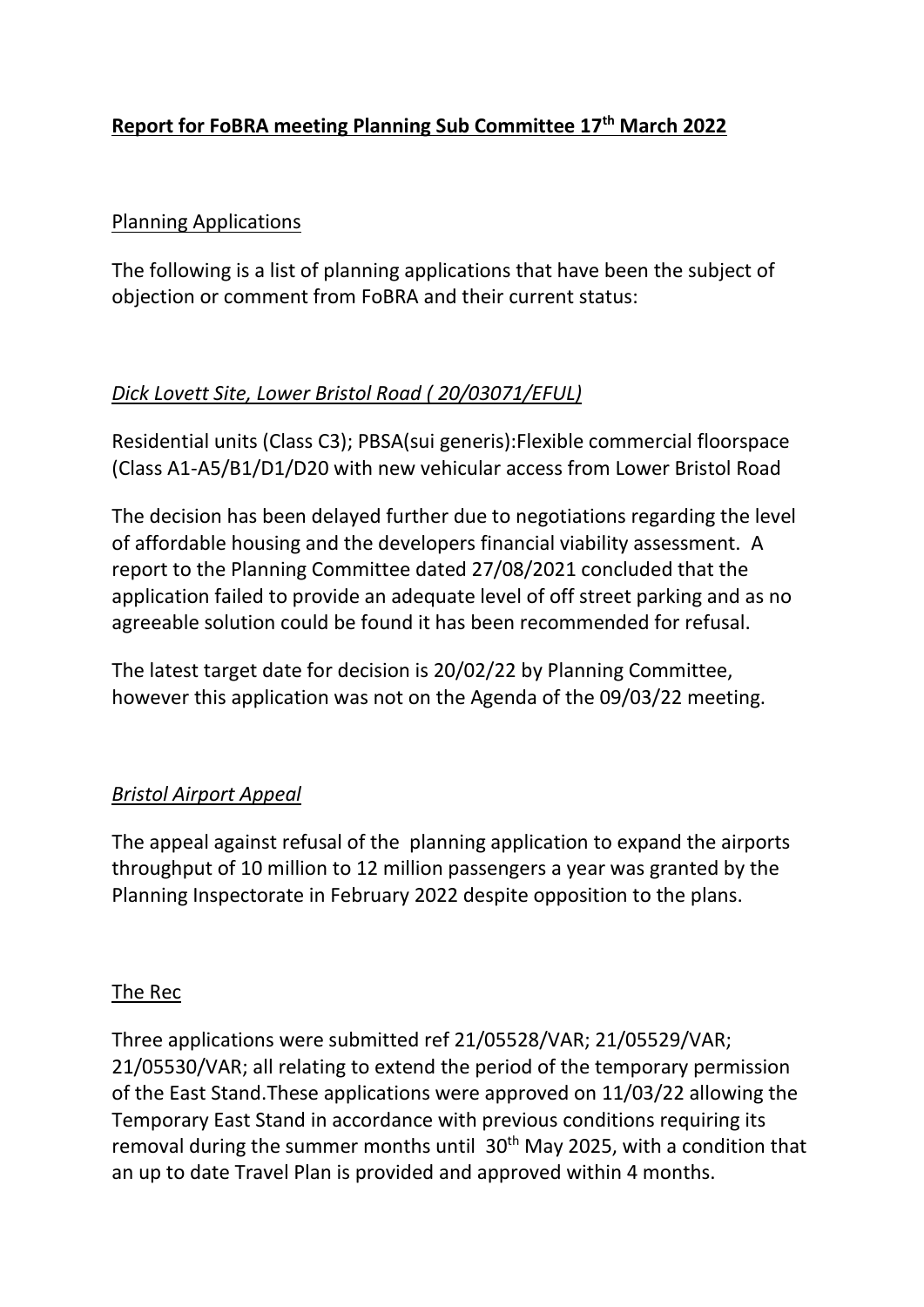### *Former Gasworks Site , Bath Riverside.*

A joint venture between Berkeley Group and National Grid known as St William has been formed to regenerate under utilised gasworks and gasholder sites.

Public exhibitions were held in February 2022, but contained little detailed information, so we will await a planning application to see exactly what is planned, although this site has apparently the capacity to accommodate approximately 625-675 new homes alongside public open space, nonresidential uses, a sustainable transport route and areas of dedicated ecology.

A further public exhibition and consultation activities will take place prior to a planning application later this year.

#### **Other Matters**

#### *Local Plan Partial Update Options Consultation*

Banes website explains what happens next:

Results of the public consultation will be published on their website.

Responses received on the Local Plan Partial Update will be submitted alongside the Draft Plan for examination by a planning inspector, appointed by the Secretary of State.

Project timeline: Local Plan Partial Update

Winter 2021 to 2022

Plan submission for examination by a planning inspector, appointed by the Secretary of State (Regulation 21)

Spring 2022

Examination hearings